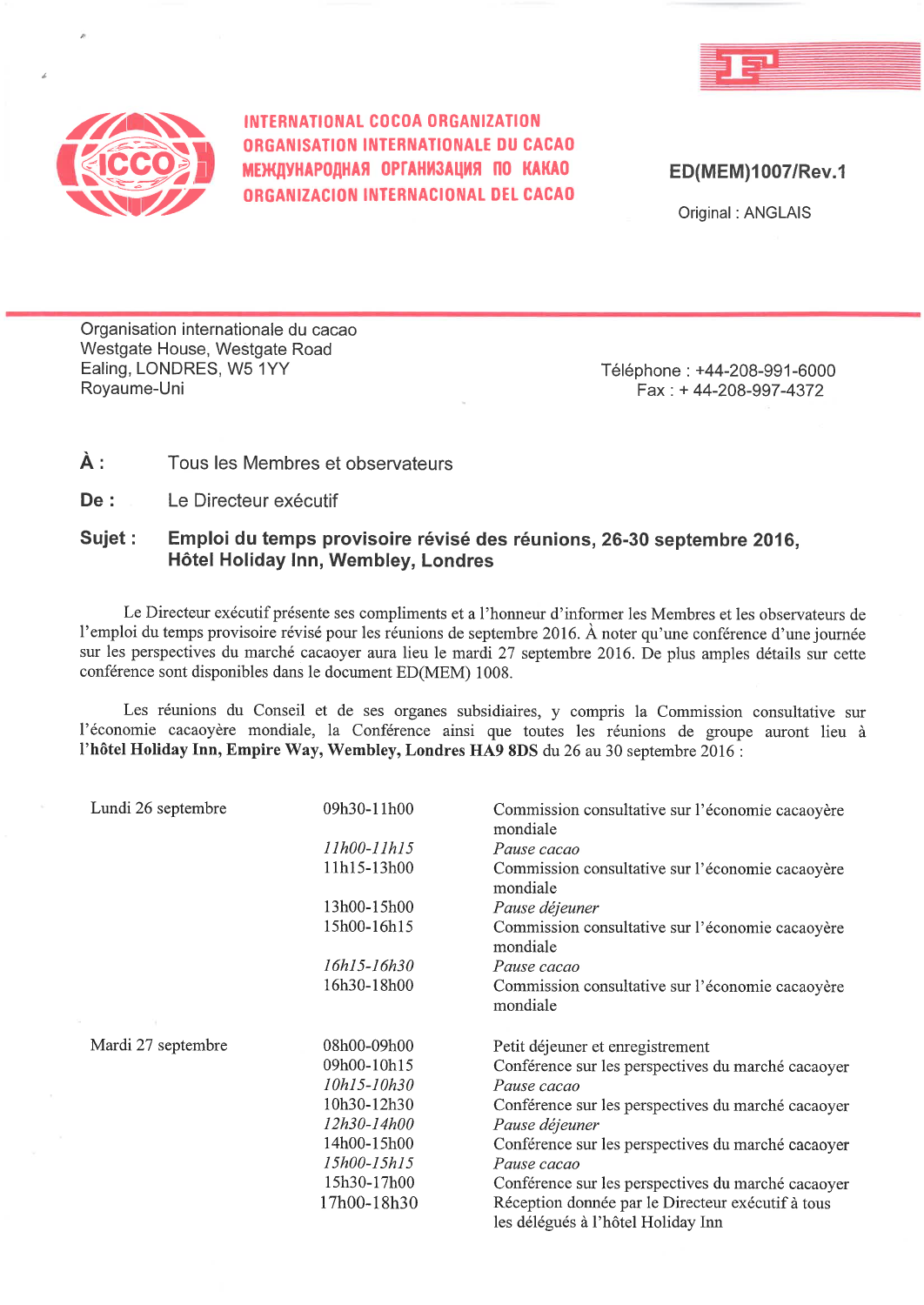| Mercredi 28 septembre | 09h00-10h00 | Conseil                                                                                         |  |  |
|-----------------------|-------------|-------------------------------------------------------------------------------------------------|--|--|
|                       | 10h00-11h00 | Comité administratif et financier*                                                              |  |  |
|                       | 11h00-11h15 | Pause cacao                                                                                     |  |  |
|                       | 11h15-13h00 | Comité administratif et financier*                                                              |  |  |
|                       | 13h00-15h00 | Pause déjeuner                                                                                  |  |  |
|                       | 13h15-13h45 | Comité consultatif du Fonds de prévoyance                                                       |  |  |
|                       | 15h00-16h15 | Comité administratif et financier*                                                              |  |  |
|                       | 16h15-16h30 | Pause cacao                                                                                     |  |  |
|                       | 16h30-18h00 | Réunions de groupe                                                                              |  |  |
|                       | 18h30-20h30 | Réception d'adieu donnée par le Directeur exécutif<br>au Pitch-View East Room, Wembley Stadium, |  |  |
|                       |             | Londres HA9 OWS                                                                                 |  |  |
| Jeudi 29 septembre    | 09h00-11h15 | Comité économique                                                                               |  |  |
|                       | 11h15-11h30 | Pause cacao                                                                                     |  |  |
|                       | 11h30-13h00 | Comité administratif et financier*                                                              |  |  |
|                       | 13h00-15h00 | Pause déjeuner                                                                                  |  |  |
|                       | 15h00-16h30 | Conseil                                                                                         |  |  |
|                       | 16h30-16h45 | Pause cacao                                                                                     |  |  |
|                       | 16h45-18h00 | Conseil                                                                                         |  |  |
| Vendredi 30 septembre | 09h00-11h30 | Conseil                                                                                         |  |  |
|                       | 11h30-11h45 | Pause cacao                                                                                     |  |  |
|                       | 11h45-13h00 | Réunions de groupe                                                                              |  |  |
|                       | 13h00-15h00 | Pause déjeuner                                                                                  |  |  |
|                       | 15h00-16h30 | Conseil                                                                                         |  |  |
|                       | 16h30-16h45 | Pause cacao                                                                                     |  |  |
|                       | 16h45-18h00 | Conseil                                                                                         |  |  |
|                       |             |                                                                                                 |  |  |

 L'attention des Membres et des observateurs est attirée sur la règle 3 du règlement administratif de l'Organisation figurant dans le document AF/2/2/Rev.1, qui prévoit que les pouvoirs des représentants, des représentants suppléants et des conseillers soient remis par écrits au Directeur exécutif avant l'ouverture d'une session. Les pays qui ne l'on pas encore fait sont priés de remettre leurs pouvoirs au secrétariat de toute urgence.

Les Membres sont priés d'arriver à l'heure prévue afin de respecter les dispositions de l'article 15 de l'Accord de 2010 et des règles 12 et 38 du Règlement administratif actuel de l'Organisation figurant dans le document AF/2/2/Rev.1, relatives au quorum pour les réunions du Conseil.

 Les versions révisées des ordres du jour provisoires annotés des réunions du Conseil, du Comité administratif et financier et de la Commission consultative sur l'économie cacaoyère mondiale sont adressées ciaprès. L'ordre du jour du Comité économique n'a pas été révisé.

 Les coordonnées des hôtels de Wembley et Hanger Lane pour lesquels l'Organisation dispose de tarifs préférentiels sont également jointes au présent document, ainsi que deux plans et des renseignements sur le service local de transfert vers l'aéroport.

7 septembre 2016

\* = Veuillez noter que les réunions du Comité administratif et financier sont ouvertes exclusivement aux pays Membres de l'ICCO.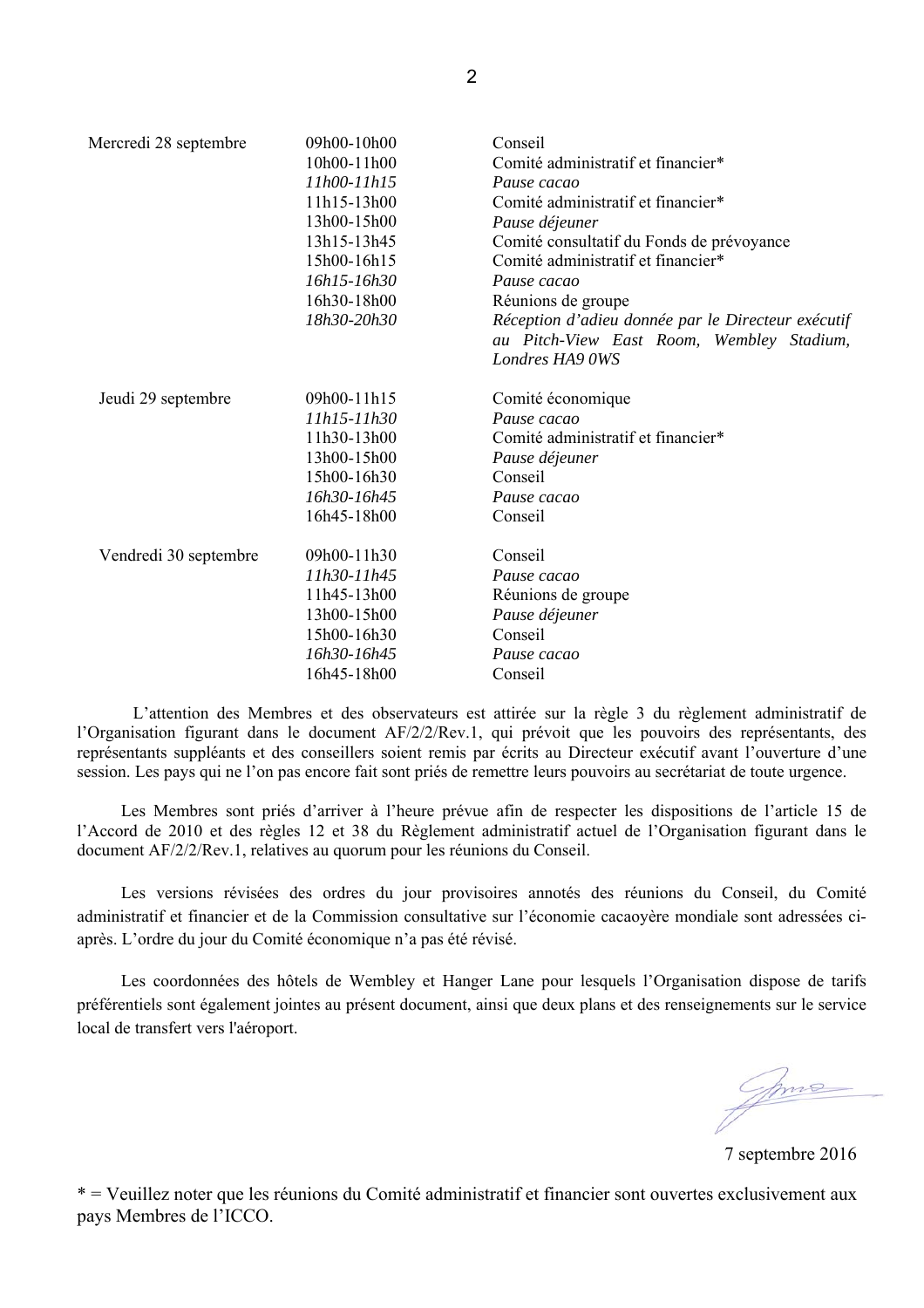### **ANNEX**

### **MEASURES TO IMPROVE THE EFFICIENT USE OF DAYS ALLOCATED FOR ICCO MEETINGS**

1. All meetings will start and finish promptly at the time scheduled for them.

2. Delegations and Chairmen who, by their absence or their lack of punctuality, cause a meeting to be delayed will be mentioned in the meeting's report.

3. The bell will be rung at the time scheduled for the meeting, and the officers on the rostrum (Chairman, Executive Director and Secretariat members) are expected to be in place so that the Chairman can open the meeting within a few minutes subject to the quorum requirements under Rule 12 of the Administrative Rules contained in document AF/2/2/Rev.1. If the Chairman is not present in the meeting room at the start of a meeting, the Vice-Chairman will take the chair and preside over the meeting until its conclusion.

4. The Chairman will from time to time remind participants of the time and urge them to keep their statements as short as possible and to the point. The Chairman reserves the right to interrupt statements which are too long or irrelevant, in accordance with Rule 16 of the Administrative Rules, "Time-limit on speeches". Chairmen's interventions and summaries will also be as brief as possible. A

5. At the end of each meeting, the Chairman will announce the starting and finishing times of the next meeting or the programme of meetings for the next day, including the precise time allocated to each meeting.

# **Group Meetings**

6. Group meetings should be run strictly in the time scheduled for them in order to avoid delaying other meetings and having other delegates waiting around.

7. When a group meeting cannot finish on time, the Chairman will adjourn it and make a progress report to the Council, as appropriate. If necessary another time will be allocated for the group to reconvene and complete its work.

8. Ten minutes before the scheduled finishing time of a meeting, the Chairman will be prompted by a note from the Secretariat. The Chairman will announce the time to the participants and firmly prepare to bring the meeting to an end at its scheduled time.

9. If a group meeting continues beyond the time allocated to it, the Chairman of the group and the Chief Interpreter will consult with a view to winding up the meeting in a prompt and orderly manner.

The present measures will be printed and distributed at every ICCO meeting.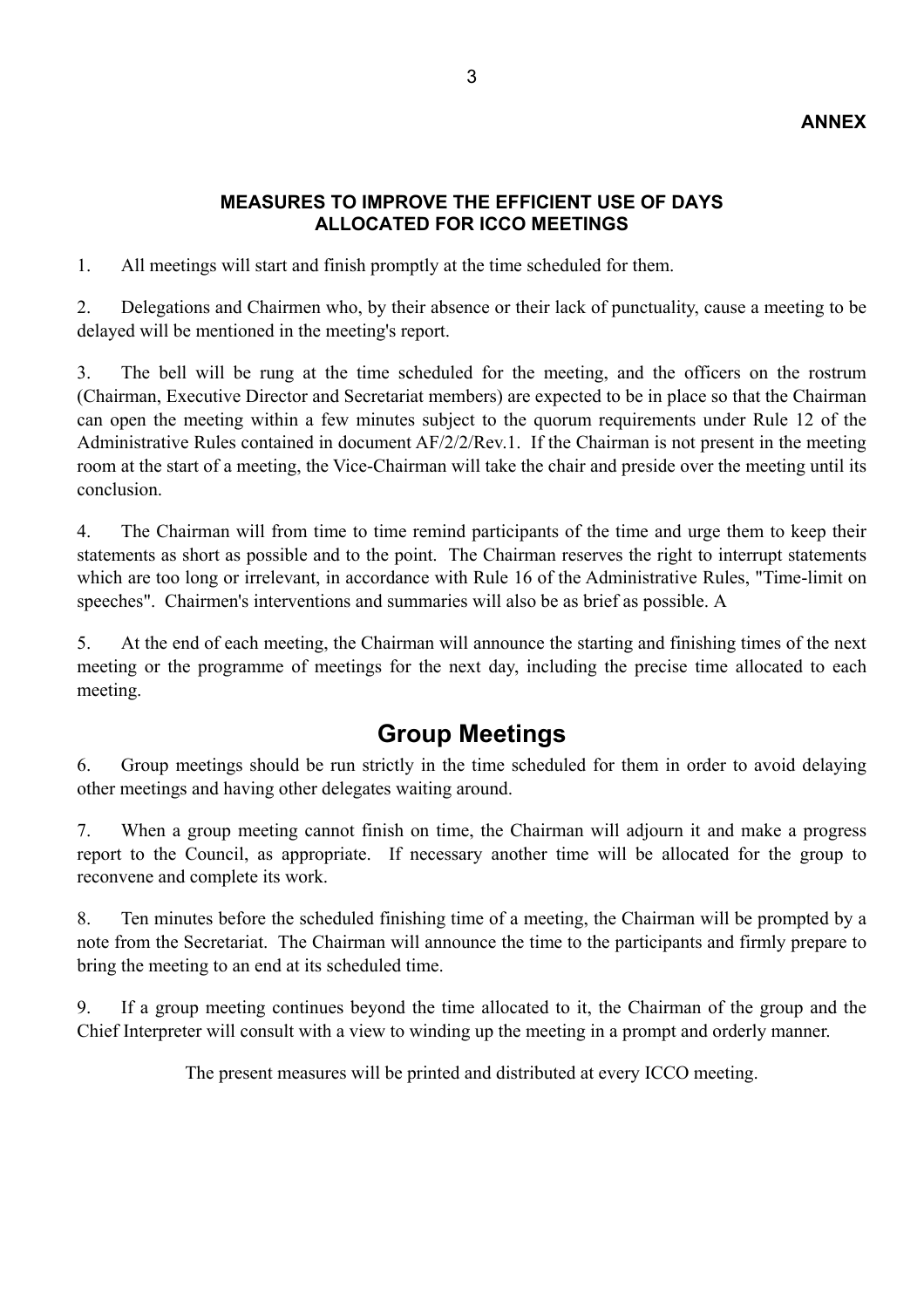

## **INTERNATIONAL COCOA ORGANIZATION**

# **CORPORATE HOTEL RATES – WEMBLEY, MIDDLESEX**

| <b>Hotel</b>                      | <b>Address /Tel and Fax</b><br><b>Numbers/Website</b>                                                                                                         | Rate                                                                                                        | <b>Breakfast</b><br>and VAT                            | <b>Other information</b>                                                                                                                                                                      |
|-----------------------------------|---------------------------------------------------------------------------------------------------------------------------------------------------------------|-------------------------------------------------------------------------------------------------------------|--------------------------------------------------------|-----------------------------------------------------------------------------------------------------------------------------------------------------------------------------------------------|
|                                   |                                                                                                                                                               | £                                                                                                           |                                                        |                                                                                                                                                                                               |
| Holiday Inn*<br>London<br>Wembley | Empire Way, Wembley, Middlesex,<br><b>HA9 8DS</b><br>Telephone Number: 0208-902-8839<br>Facsimile Number: 0208-900-0073<br>Website: www.hiwembley.co.uk       | £94.50 - $S/D$<br><b>Booking</b><br>Code:<br>185970.                                                        | English<br><b>Breakfast</b><br>and inclusive<br>of VAT | $Wi-Fi - Free in$<br>Lobby<br>Area.<br>£10/24<br>in<br>Bedrooms.<br>Car Park: £5 during<br>day<br>for<br>the<br>£10/24<br>delegates.<br>for Hotel Guests.<br>Cancellation<br>policy: 48 hours |
| Hilton Hotel*                     | Lakeside Way, Wembley, Middlesex<br>HA9 0BU<br>Telephone Number: 0208-150-8090<br>Facsimile Number: 0208-150-8687<br>Website:<br>www.Londonwembley.hilton.com | Rates upon request<br>due to event taking<br>place in Wembley.                                              | English<br><b>Breakfast</b><br>and inclusive<br>of VAT | Wi-Fi for Hilton<br>Honours Members.<br>Guests can register<br>for membership on<br>arrival.<br>Park<br>Car<br>(near)<br>hotel) £15 per day<br>Cancellation:<br>7<br>days                     |
| Quality Hotel*                    | Empire Way, Wembley, Middlesex,<br>HA9 0NH<br>Telephone Number: 0208-733-9000<br>Facsimile Number: 0208-733-9001<br>Website:<br>www.qualityhotelwembley.com   | £79 - Single<br>£84 - Double<br>£94 - Twin<br>£114 - Triple<br>"ICCO"<br>Quote<br>when<br>booking<br>rooms. | English<br><b>Breakfast</b><br>and inclusive<br>of VAT | $Wi-Fi - 15$ minutes<br>free,<br>then<br>chargeable.<br>Car Parking: Free<br>of Charge.<br>Cancellation<br>policy: 24 hours                                                                   |
| Fox and Goose<br>Hotel**          | Hanger Lane, Ealing,<br>London W5 1DP<br>Telephone Number: 0208-998-5864<br>Facsimile Number: 0208-997-5378<br>Website:<br>www.foxandgoosehotel.co.uk         | £90 Standard Room<br>£110 Club Room<br>"ICCO"<br>Quote<br>when<br>booking<br>rooms.                         | English<br><b>Breakfast</b><br>and inclusive<br>of VAT | Free Wi-Fi<br>Car Parking: Free<br>for Guests<br>Cancellation:<br>24<br>hours                                                                                                                 |

- \* Hotels near Conference Venue<br>\*\* Hotel near ICCO Offices
- Hotel near ICCO Offices